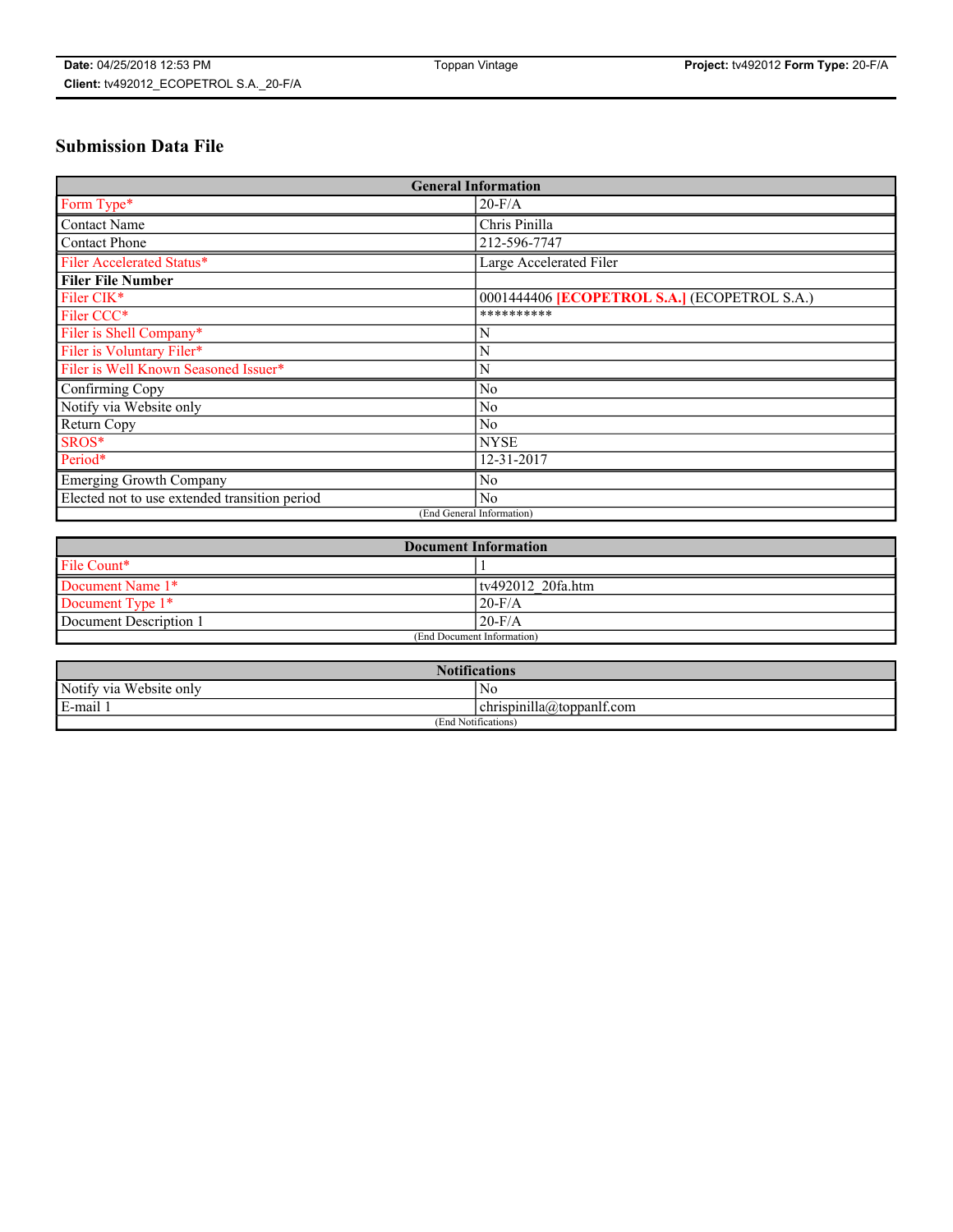## **As filed with the Securities and Exchange Commission on April 25, 2018**

#### **UNITED STATES SECURITIES AND EXCHANGE COMMISSION Washington, D.C. 20549**

**FORM 20-F/A**

**(Amendment No. 1)**

(Mark One)

 **REGISTRATION STATEMENT PURSUANT TO SECTION 12(b) OR (g) OF THE SECURITIES EXCHANGE ACT OF 1934 OR**

\_ **ANNUAL REPORT PURSUANT TO SECTION 13 OR 15(d) OF THE SECURITIES EXCHANGE ACT OF 1934**

**For the fiscal year ended December 31, 2017**

**OR**

 **TRANSITION REPORT PURSUANT TO SECTION 13 OR 15(d) OF THE SECURITIES EXCHANGE ACT OF 1934 For the transition**  period from to to to to to to to to to to to the second to the second to the second to the second to the second to the second to the second to the second to the second to the second to the second to the second to the secon

**OR**

 **SHELL COMPANY REPORT PURSUANT TO SECTION 13 OR 15(d) OF THE SECURITIES EXCHANGE ACT OF 1934 OR**

Date of event requiring this shell company report

**Commission file number: 001-34175**

## **ECOPETROL S.A. (Exact name of Registrant as specified in its charter)**

N/A (Translation of Registrant's name into English)

REPUBLIC OF COLOMBIA (Jurisdiction of incorporation or organization)

**Carrera 13 No. 36 – 24** BOGOTA – COLOMBIA (Address of principal executive offices) Tel. (571) 234 4000

> Andrés Felipe Sánchez Investor Relations Officer investors@ecopetrol.com.co Tel. (571) 234 5190 Carrera 13 N.36-24 Piso 5 Bogota, Colombia

(Name, Telephone, E-Mail and/or Facsimile number and Address of Company Contact Person)

| Title of each class                                                                                | Name of each exchange on which registered:          |
|----------------------------------------------------------------------------------------------------|-----------------------------------------------------|
| American Depository Shares (as evidenced by American Depository Receipts), New York Stock Exchange |                                                     |
| each representing 20 common shares par value COP\$609 per share                                    |                                                     |
| Ecopetrol common shares par value COP\$609 per share                                               | New York Stock Exchange (for listing purposes only) |
| 7.625% Notes due 2019                                                                              | New York Stock Exchange                             |
| 5.875% Notes due 2023                                                                              | New York Stock Exchange                             |
| 4.125% Notes due 2025                                                                              | New York Stock Exchange                             |
| 5.375% Notes due 2026                                                                              | New York Stock Exchange                             |
| 7.375% Notes due 2043                                                                              | New York Stock Exchange                             |
| 5.875% Notes due 2045                                                                              | New York Stock Exchange                             |

Securities registered or to be registered pursuant to Section 12(g) of the Act: None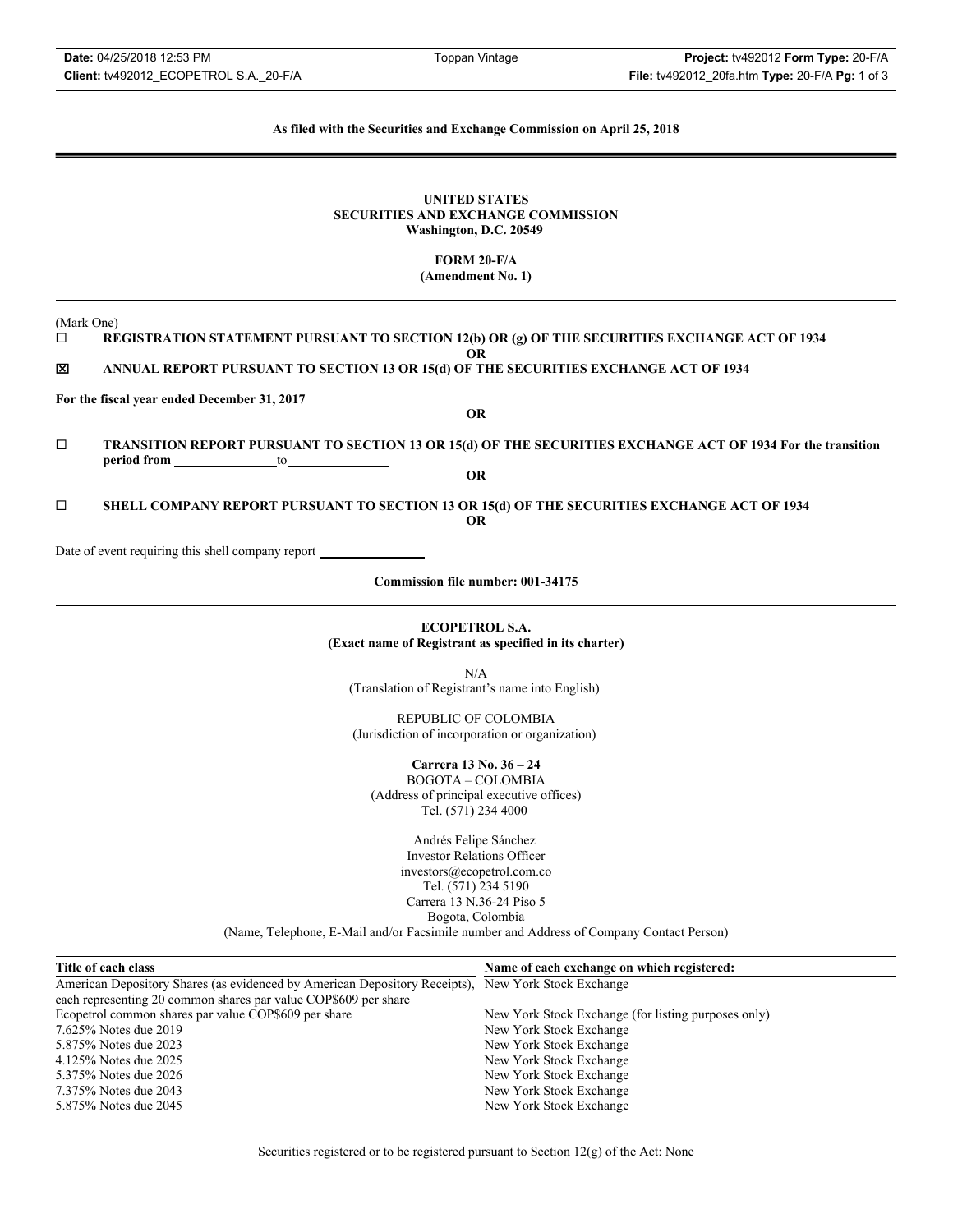Securities for which there is a reporting obligation pursuant to Section 15(d) of the Act: None

Indicate the number of outstanding shares of each of the issuer's classes of capital or common stock as of the close of the period covered by the annual report.

41,116,694,690 Ecopetrol common shares, par value COP\$609 per share

Indicate by check mark if the registrant is a well-known seasoned issuer, as defined in Rule 405 of the Securities Act.

 $\Box$  Yes  $\boxtimes$  No

If this report is an annual or transition report, indicate by check mark if the registrant is not required to file reports pursuant to Section 13 or 15(d) of the Securities Exchange Act of 1934.

 $\Box$  Yes  $\boxtimes$  No

Indicate by check mark whether the registrant (1) has filed all reports required to be filed by Section 13 or 15(d) of the Securities Exchange Act of 1934 during the preceding 12 months (or for such shorter period that the registrant was required to file such reports), and (2) has been subject to such filing requirements for the past 90 days.

 $\boxtimes$  Yes  $\Box$  No

Indicate by check mark whether the registrant has submitted electronically and posted on its corporate Web site, if any, every Interactive Data File required to be submitted and posted pursuant to Rule 405 of Regulation S-T (§232.405 of this chapter) during the preceding 12 months (or for such shorter period that the registrant was required to submit and post such files).

#### $\boxtimes$  Yes  $\Box$  No

Indicate by check mark whether the registrant is a large accelerated filer, an accelerated filer, a non-accelerated filer, or an emerging growth company. See definition of "large accelerated filer," "accelerated filer," and "emerging growth company" in Rule 12b-2 of the Exchange Act.

Large accelerated filer  $\Box$ <br>Accelerated filer  $\Box$  Non-accelerated filer  $\Box$  Emerging growth company  $\Box$ 

If an emerging growth company that prepares its financial statements in accordance with U.S. GAAP, indicate by check mark if the registrant has elected not to use the extended transition period for complying with any new or revised financial accounting standards† provided pursuant to Section 13(a) of the Exchange Act.

† The term "new or revised financial accounting standard" refers to any update issued by the Financial Accounting Standards Board to its Accounting Standards Codification after April 5, 2012.

Indicate by check mark which basis of accounting the registrant has used to prepare the financial statements included in this filing:

 $\boxed{\boxtimes}$  International Financial Reporting Standards as issued by the International Accounting Standards Board

If "Other" has been checked in response to the previous question, indicate by check mark which financial statement item the registrant has elected to follow:

 $\Box$  Other

 $\Box$  Item 17  $\Box$  Item 18

If this is an annual report, indicate by check mark whether the registrant is a shell company (as defined in Rule 12b-2 of the Exchange Act).

 $\Box$  Yes  $\boxtimes$  No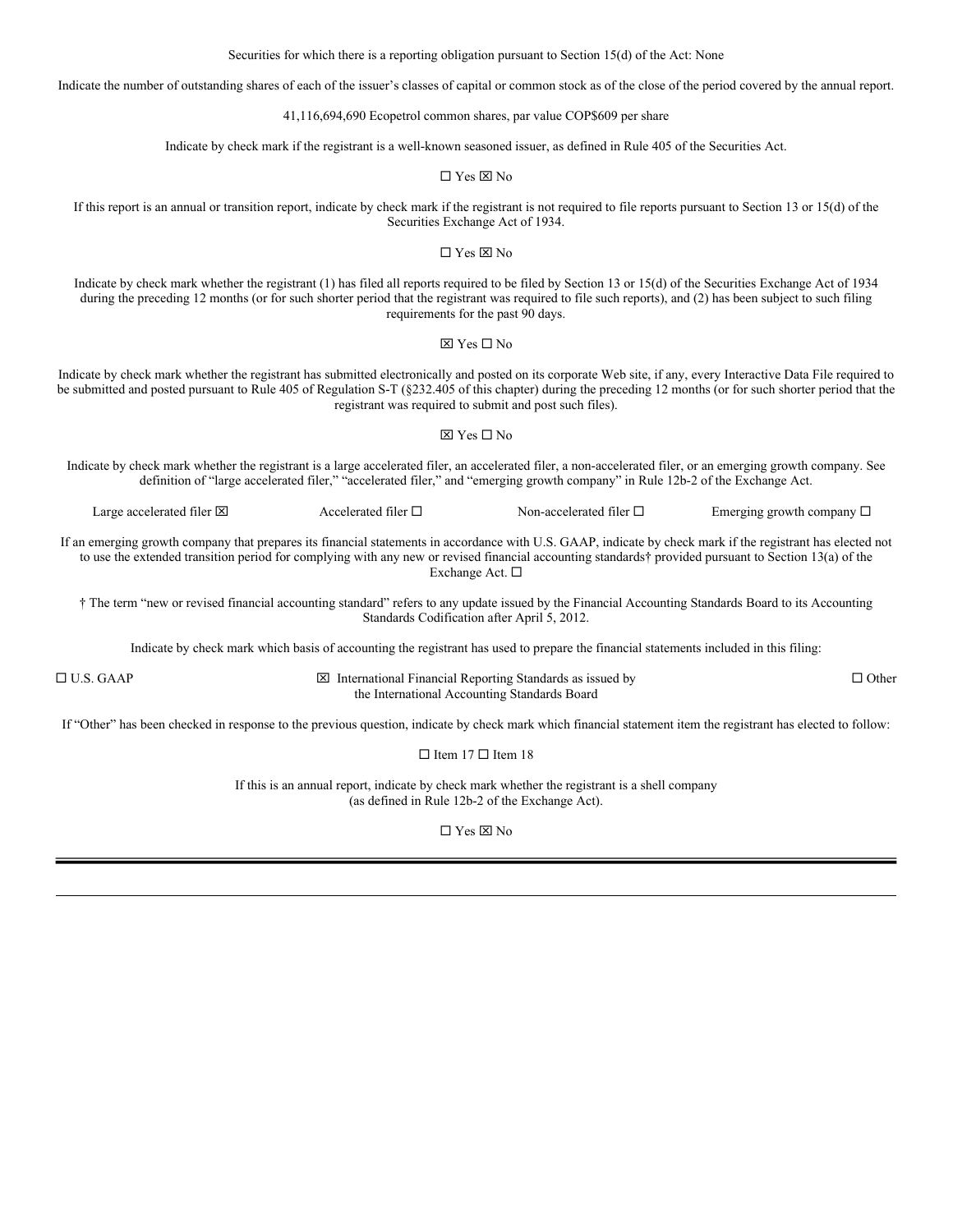#### **EXPLANATORY NOTE**

This Amendment No. 1 to Ecopetrol S.A.'s Annual Report on Form 20-F for the fiscal year ended December 31, 2017, originally filed with the Securities and Exchange Commission on April 19, 2018 (the "2017 Form 20-F"), is being filed solely for the purposes of adding Exhibit 101 to Item 19 "Exhibits" and furnishing the Interactive Data File disclosure as Exhibit 101 in accordance with Rule 405 of Regulation S-T. This Exhibit was not previously filed.

Other than as expressly set forth above, this Amendment No. 1 to the 2017 Form 20-F does not, and does not purport to, amend, update or restate the information in any other item of the 2017 Form 20-F, or reflect any events that have occurred after the 2017 Form 20-F was originally filed.

## **PART III.**

#### **Item 19. Exhibits.**

| Exhibit       |                                                        |
|---------------|--------------------------------------------------------|
| <b>Number</b> | <b>Description of Document</b>                         |
| $101$ . INS   | <b>XBRL</b> Instance Document                          |
| 101.SCH       | <b>XBRL Taxonomy Extension Schema Document</b>         |
| 101.CAL       | XBRL Taxonomy Extension Calculation Linkbase Document  |
| 101.DEF       | XBRL Taxonomy Extension Definition Linkbase Document   |
| 101.LAB       | XBRL Taxonomy Extension Labels Linkbase Document       |
| 101.PRE       | XBRL Taxonomy Extension Presentation Linkbase Document |